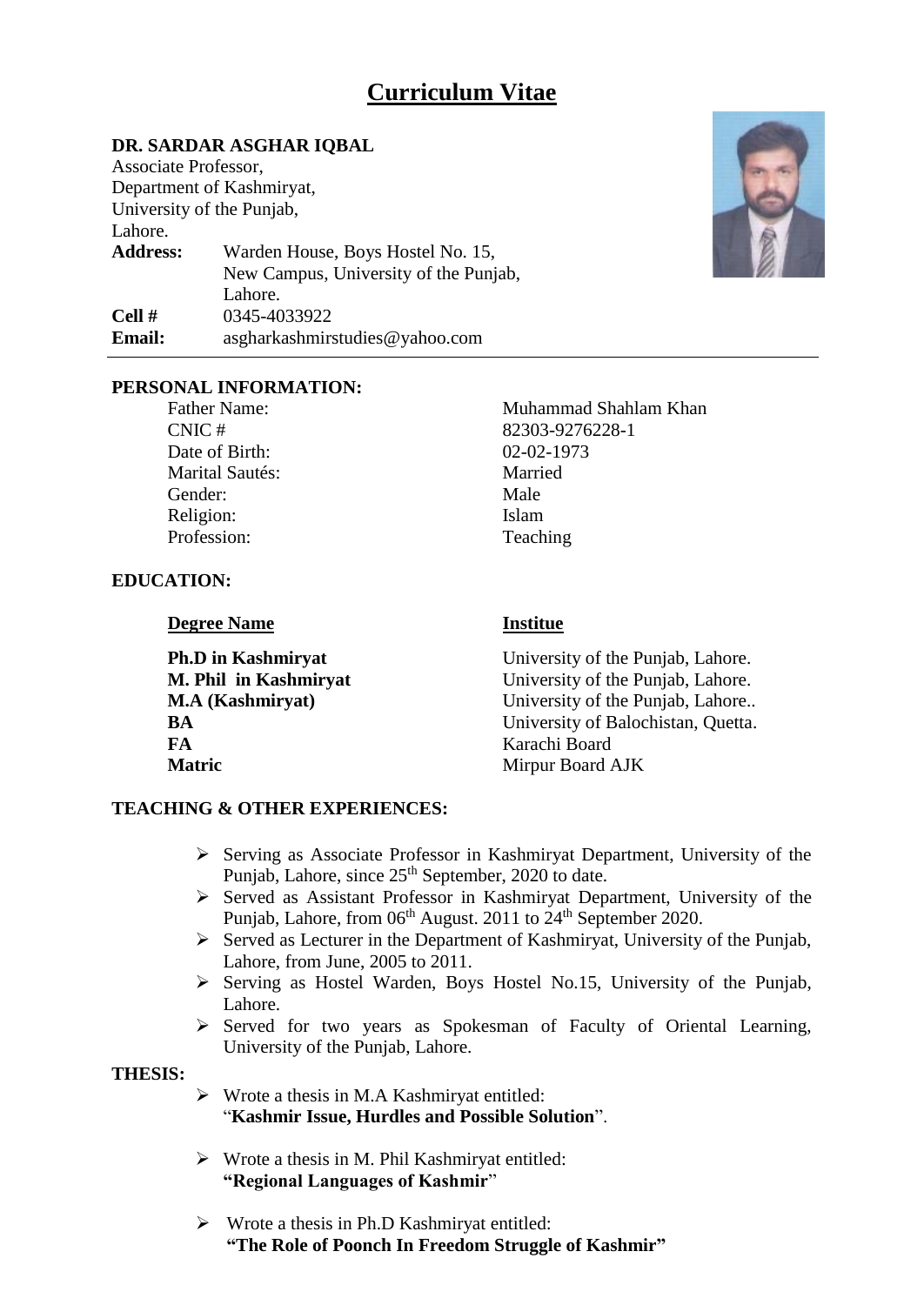#### **THESIS SUPERVISED:**

| <b>Degree</b>     | <b>Session</b> | <b>Status</b>                             | Capcity                 | <b>Title of Research</b>                                                                |
|-------------------|----------------|-------------------------------------------|-------------------------|-----------------------------------------------------------------------------------------|
| M.A Kashmiryat    | 2003-2005      | Completed                                 | <b>First Supervisor</b> | Masla e Kashmir Roznama Jang 1993 to<br>1996                                            |
| M.A Kashmiryat    | 2003-2005      | Completed                                 | <b>First Supervisor</b> | Masla e Kashmir aur Roznama Jang 1997<br>to 2000                                        |
| M.A Kashmiryat    | 2004-2006      | Completed                                 | <b>First Supervisor</b> | Masla e Kashmir aur Roznama Jang 1984<br>to 1987                                        |
| M.A Kashmiryat    | 2005-2007      | Completed                                 | <b>First Supervisor</b> | Baba e Poonch Col. Khan ki Khidmaat                                                     |
| M.A Kashmiryat    | 2008-2010      | Completed                                 | <b>First Supervisor</b> | Kashmir main Dogra Raj aur Mazhamati<br>Tehreekain.                                     |
| M.A Kashmiryat    | 2008-2010      | Completed                                 | <b>First Supervisor</b> | Daraiy Sindh aur Daraiy Ravi ki Ehmiat                                                  |
| M.A Kashmiryat    | 2008-2010      | Completed                                 | <b>First Supervisor</b> | Azad Kashmir main Aabi Tawanai ky<br>Wasaiyal.                                          |
| M.A Kashmiryat    | 2012-14        | Completed                                 | <b>First Supervisor</b> | Dogra Ehad main Muslim Adaron ka<br>Qaiyam                                              |
| M.A Kashmiryat    | 2012-14        | Completed                                 | <b>First Supervisor</b> | Kashmir Council ka Qaiyam aur<br>Ikhtyaraat                                             |
| M.A Kashmiryat    | 2015-17        | Completed                                 | <b>First Supervisor</b> | Roznama Jang aur Masla e Kashmir 1993<br>to 1988                                        |
| M.Phil Kashmiryat | 2012-14        | Completed                                 | <b>First Supervisor</b> | Gojri aur Urdu Zuban ka Lisaani Mutala                                                  |
| Ph.D Kashmiryat   | 2014-19        | Under<br>process<br>(Thesis<br>submitted) | <b>First Supervisor</b> | Ehad e Muslim main Kashmir aur Iran ky<br>Adabi o<br>Saqafti RawabitAk Tajziati Mutaala |
| M.Phil Kashmiryat | 2108-20        | Under<br>process                          | <b>First Supervisor</b> | Tehreek-e-Azadi Kashmir 1947 Makhuz-<br>o-Nataeej                                       |

### **PAPER SETTER:**

 Paper setter of M.A History in the Azad Jammu & Kashmir University Muzaffarabad.

# **RESEARCH PUBLICATIONS (H.E.C Recognized Journals).**

| $S$ .# | <b>Name of</b><br>Author   | <b>Name of Journal</b>                                                                            | Categorized<br>by HEC as<br>$W/X/Y/Z^{**}$ | Vol. No.    | Title of the<br><b>Publication</b>  | Year<br><b>Published</b> |
|--------|----------------------------|---------------------------------------------------------------------------------------------------|--------------------------------------------|-------------|-------------------------------------|--------------------------|
| 1.     | Dr. Sardar Asghar<br>Iqbal | Majalah-e-Tahqiq, Faculty of<br>Oriental Learning, University of the<br>Punjab, Lahore. Pakistan. | Z                                          | 34& 61-72   | جموں و کشمیر ـ تاریخی<br>بس منظر    | Sep. 2013                |
| 2.     | Dr. Sardar Asghar<br>Iqbal | Majalah-e-Tahqiq, Faculty of<br>Oriental Learning, University of the<br>Punjab, Lahore. Pakistan  | Z                                          | 34& 57-64   | علامہ اقبال اور<br>کشمیر ی مسلمان   | Dec. 2013                |
| 3.     | Dr. Sardar Asghar<br>Iqbal | Majalah-e-Tahqiq, Faculty of<br>Oriental Learning, University of the<br>Punjab, Lahore. Pakistan. | Z                                          | 35& 53-58   | كشمير تـهذيبـي و ثقافتـي<br>يس منظر | March<br>2014            |
| 4.     | Dr. Sardar Asghar<br>Iqbal | Majalah-e-Tahqiq, Faculty of<br>Oriental Learning, University of the<br>Punjab, Lahore. Pakistan. | Z                                          | $35 & 3-24$ | Life and Works of<br>Nizami Ganjavi | June 2014                |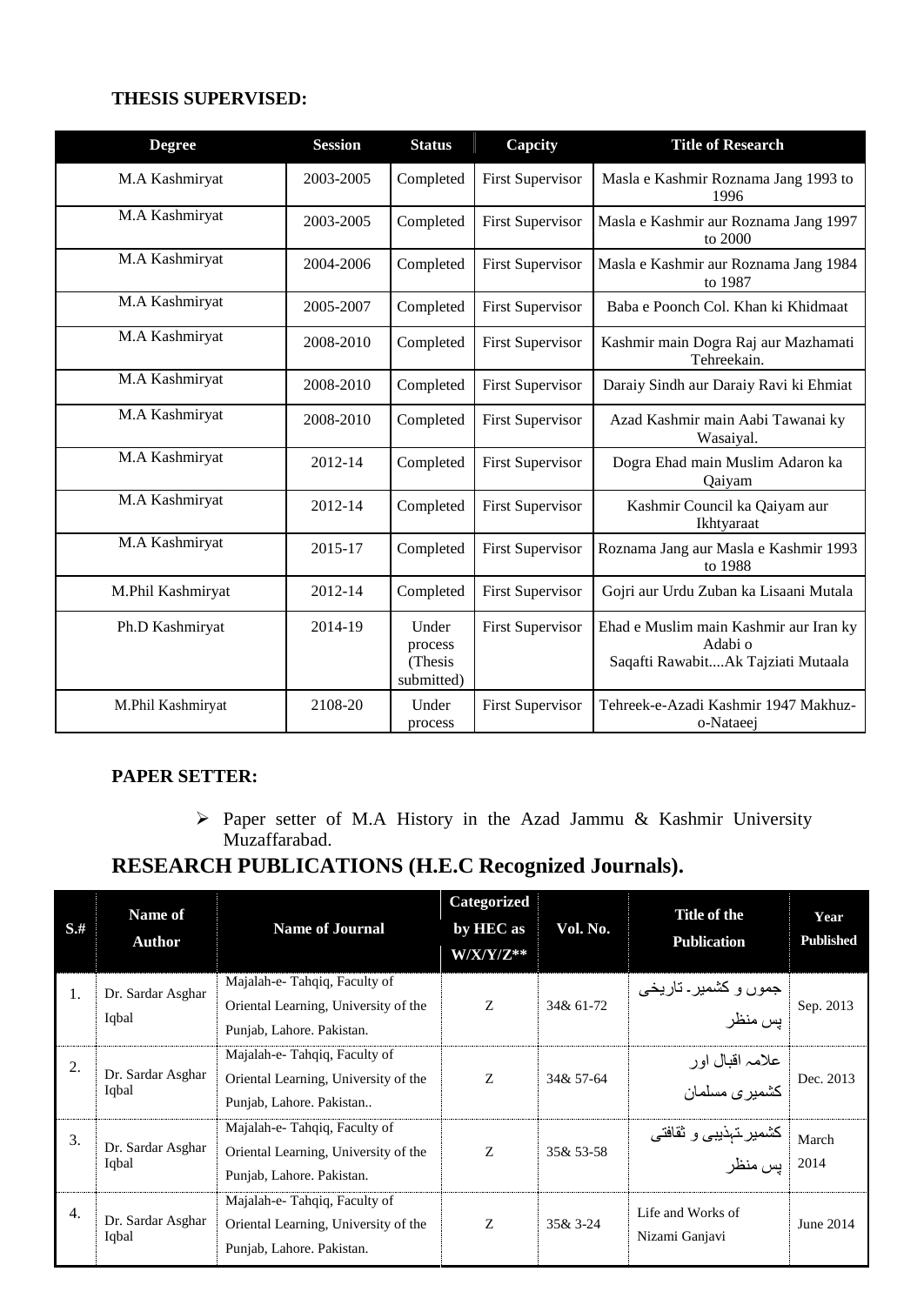| 5.  | Dr. Sardar Asghar<br>Iqbal | Majalah-e-Tahqiq, Faculty of<br>Oriental Learning, University of the<br>Punjab, Lahore. Pakistan. | Z           | 35& 21-36        | Central Asia as Depicted<br>in Sikander-Nama with<br>Reference to Socio-<br>Cultural and Political<br>condition of Central Asia<br>and Iran | Dec. 2014      |
|-----|----------------------------|---------------------------------------------------------------------------------------------------|-------------|------------------|---------------------------------------------------------------------------------------------------------------------------------------------|----------------|
| 6.  | Dr. Sardar Asghar<br>Iqbal | Majalah-e-Tahqiq, Faculty of<br>Oriental Learning, University of the<br>Punjab, Lahore. Pakistan. | Z           | 36& 61-72        | كشمير ميں سكھ ڈوگرہ<br>عہد میں ہونے والے<br>مظالم كا مختصر جائز ه                                                                           | March<br>2015  |
| 7.  | Dr. Sardar Asghar<br>Iqbal | Majalah-e-Tahqiq, Faculty of<br>Oriental Learning, University of the<br>Punjab, Lahore. Pakistan  | Z           | 36 & 13-19       | Review of India<br>Atrocities and their<br>effects on the people of<br>Indian Held Kashmir                                                  | June 2015      |
| 8.  | Dr. Sardar Asghar<br>Iqbal | Journal of Political Studies                                                                      | $\mathbf X$ | 24 & No. 01      | Potential of Cottage<br>Industry in Azad<br>Kashmir and the Role of<br>Female Entrepreneurship                                              | Summer<br>2017 |
| 9.  | Dr. Sardar Asghar<br>Iqbal | Research Journal of South Asian<br>Studies                                                        | X           | 32 & No. 01      | Issues & Challenges to<br>Cross LOC Trade                                                                                                   | 2017           |
| 10. | Dr. Sardar Asghar<br>Iqbal | Journal of Research Society of<br>Pakistan                                                        | Ζ           | 54 & No.         | <b>Political Consciousness</b><br>of the Muslims in Jammu<br>& Kashmir State 1846-<br>47                                                    | 2017           |
| 11. | Dr. Sardar Asghar<br>Iqbal | Tehqiq Nama, G.C.U Lahore.                                                                        | Z           | $20 \&$          | کشمیرکا علاقائی و<br>لسانی جائزہ                                                                                                            | 2017           |
| 12. | Dr. Sardar Asghar<br>Iqbal | Safina, Department of Persian,<br>Punjab University Oriental College,<br>Lahore, Pakistan.        | Z           | 14 &             | کشمیر میں فارسی زبان<br>ایک تاریخی جائزہ                                                                                                    | 2016           |
| 13. | Dr. Sardar Asghar<br>Iqbal | Bazyafat, Department of Urdu,<br>University of the Punjab, Lahore.<br>Pakistan.                   | Ζ           | 29 & 181-<br>190 | کشمیر میں اردو کی<br>ابميت اور مستقبل                                                                                                       | 2016           |
| 14. | Dr. Sardar Asghar<br>Iqbal | Research Journal Takatoo                                                                          | Z           | 08 & No.         | An Analytical Study of<br>British Interests in<br>British Baluchistan.                                                                      | 2016           |
| 15. | Dr. Sardar Asghar<br>Iqbal | Pakistan Vision                                                                                   | Y           | 18 & No. 02      | Peace & Economy<br>Beyond Faith: A case<br>study of Sharda Temple.                                                                          | 2017           |
| 16. | Dr. Sardar Asghar<br>Iqbal | Pakistan Vision                                                                                   | Y           | 20 & No. 02      | Socio-Economic<br>Assessments and Living<br>Standards of Kashmiri<br>MigrantsLiving in<br>Camps in Muzaffarabad<br>(AJ&K)                   | 2019           |

# **BOOK(S) PUBLISHED:**

1. "Kashmir Ko Salaam (Kirshan Chandar ky Muntakhib Afsany)", University Press and Publication, University of the Punjab Lahore 2019.

# **Research Project:**